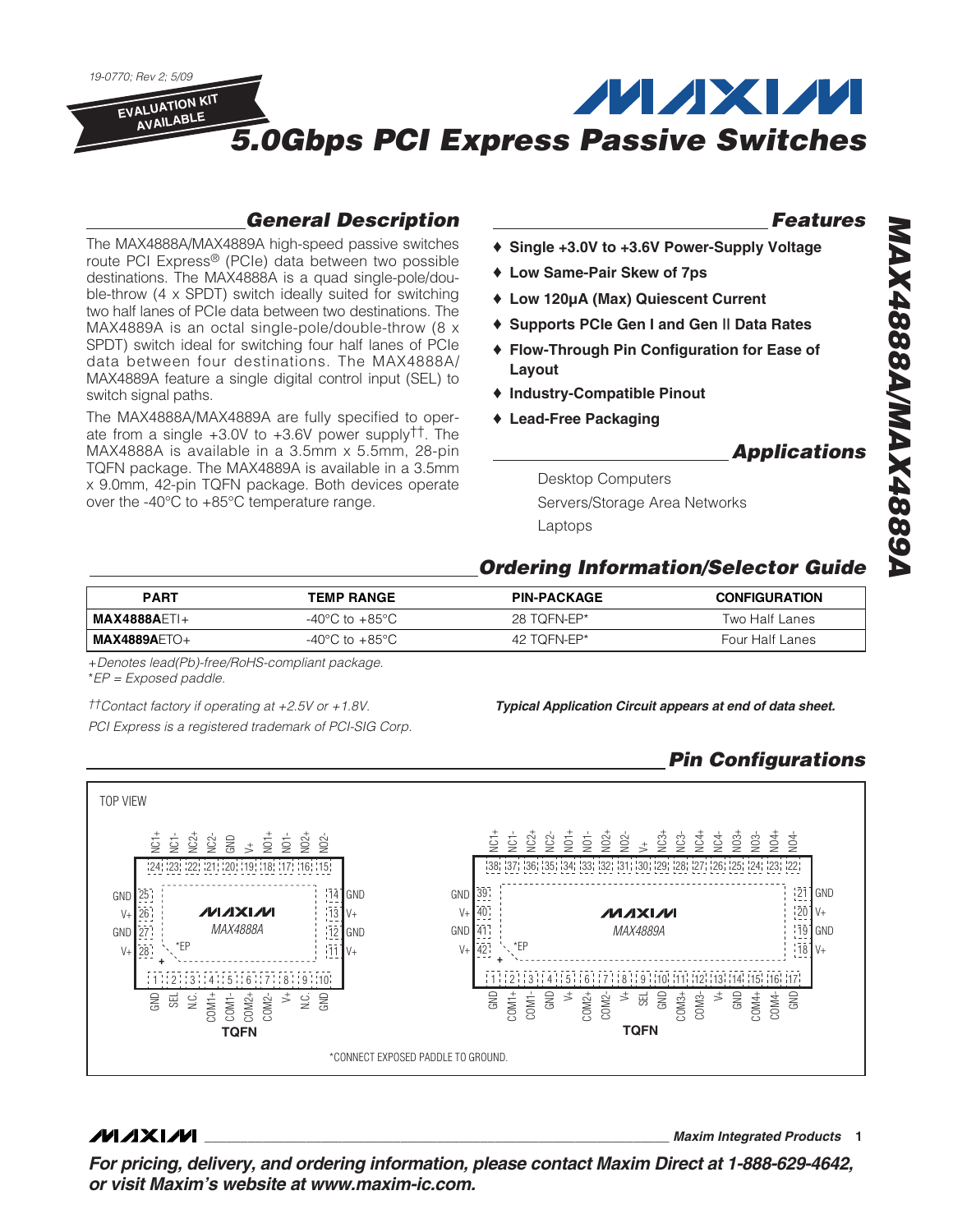#### **ABSOLUTE MAXIMUM RATINGS**

| (All voltages referenced to GND, unless otherwise noted.) |
|-----------------------------------------------------------|
|                                                           |
| SEL, COM_, NO_, NC_ (Note 1) -0.3V to (V+ + 0.3V)         |
| I COM__ - NO__ I, I COM__ - NC__ I (Note 1)0 to +2V       |
| Continuous Current (COM_ to NO_/NC_) ±70mA                |
| Peak Current (COM to NO /NC )                             |
| (pulsed at 1ms, 10% duty cycle)±70mA                      |
|                                                           |
| Peak Current (SEL)                                        |
| (pulsed at 1ms, 10% duty cycle)±150mA                     |

Continuous Power Dissipation  $(T_A = +70^{\circ}C)$ 28-Pin TQFN (derate 20.8mW/°C above +70°C) ....1666.7mW 42-Pin TQFN (derate 35.7mW/°C above +70°C) ....2857.1mW Operating Temperature Range ...........................-40°C to +85°C Storage Temperature Range .............................-65°C to +150°C Lead Temperature (soldering, 10s) .................................+300°C Junction Temperature......................................................+150°C

**Note 1:** Signals on SEL, NO , NC or COM exceeding V+ or GND are clamped by internal diodes. Limit forward-diode current to maximum current rating.

Stresses beyond those listed under "Absolute Maximum Ratings" may cause permanent damage to the device. These are stress ratings only, and functional operation of the device at these or any other conditions beyond those indicated in the operational sections of the specifications is not implied. Exposure to absolute maximum rating conditions for extended periods may affect device reliability.

### **ELECTRICAL CHARACTERISTICS**

 $(V_{+} = +3.0V$  to  $+3.6V$ ,  $T_A = -40^{\circ}$ C to  $+85^{\circ}$ C, unless otherwise noted. Typical values are at  $V_{+} = +3.3V$ ,  $T_A = +25^{\circ}$ C.) (Note 2)

| <b>PARAMETER</b>                                     | <b>SYMBOL</b>                                     | <b>CONDITIONS</b>                                                                                                  |          | <b>TYP</b> | <b>MAX</b>    | <b>UNITS</b> |  |
|------------------------------------------------------|---------------------------------------------------|--------------------------------------------------------------------------------------------------------------------|----------|------------|---------------|--------------|--|
| <b>ANALOG SWITCH</b>                                 |                                                   |                                                                                                                    |          |            |               |              |  |
| Analog-Signal Range                                  | $V_{COM}$ ,<br>V <sub>NO_,</sub> V <sub>NC_</sub> |                                                                                                                    |          |            | $(V + - 1.2)$ | $\vee$       |  |
| Voltage Between COM and<br>NO/NC                     | I VCOM_-<br>$V_{NO}$ ,<br>l Vcom -<br>$V_{NC}$    |                                                                                                                    | $\Omega$ |            | 1.8           | V            |  |
| On-Resistance                                        | R <sub>ON</sub>                                   | $V_+ = +3.0V$ , $l_{COM} = 15mA$ ,<br>$V_{NO}$ or $V_{NC}$ = 0V, +1.8V                                             |          | 7          |               | Ω            |  |
| On-Resistance Match Between<br>Pairs of Same Channel | RON                                               | $V_+ = +3.0V$ , $l_{COM} = 15mA$ ,<br>$V_{NO_-}$ or $V_{NC_-}$ = 0V (Notes 3, 4)                                   |          | 0.1        | 1             | Ω            |  |
| On-Resistance Match<br><b>Between Channels</b>       | R <sub>ON</sub>                                   | $V_+ = +3.0V$ , $l_{COM} = 15mA$ ,<br>$V_{NO}$ or $V_{NC}$ = 0V (Notes 3, 4)                                       |          | 0.6        | 2             | Ω            |  |
| On-Resistance Flatness                               | RFLAT(ON)                                         | $V_+ = +3.0V$ , $l_{COM} = 15mA$<br>$V_{NO}$ or $V_{NC} = 0V$ , +1.8V (Notes 4, 5)                                 |          | 0.06       | 2             | Ω            |  |
| NO_ or NC_Off-Leakage<br>Current                     | INO (OFF)<br>INC (OFF)                            | $V_+ = +3.6V$ , $V_{COM} = 0V$ , $+1.8V$ ,<br>$V_{NO}$ or $V_{NC}$ = +1.8V, 0V                                     | $-1$     |            | $+1$          | μA           |  |
| COM_On-Leakage<br>Current                            | ICOM_(ON)                                         | $V_+ = +3.6V$ , $V_{COM} = 0V$ , $+1.8V$ ,<br>V <sub>NO</sub> or V <sub>NC</sub> = V <sub>COM</sub> or unconnected | $-1$     |            | $+1$          | μA           |  |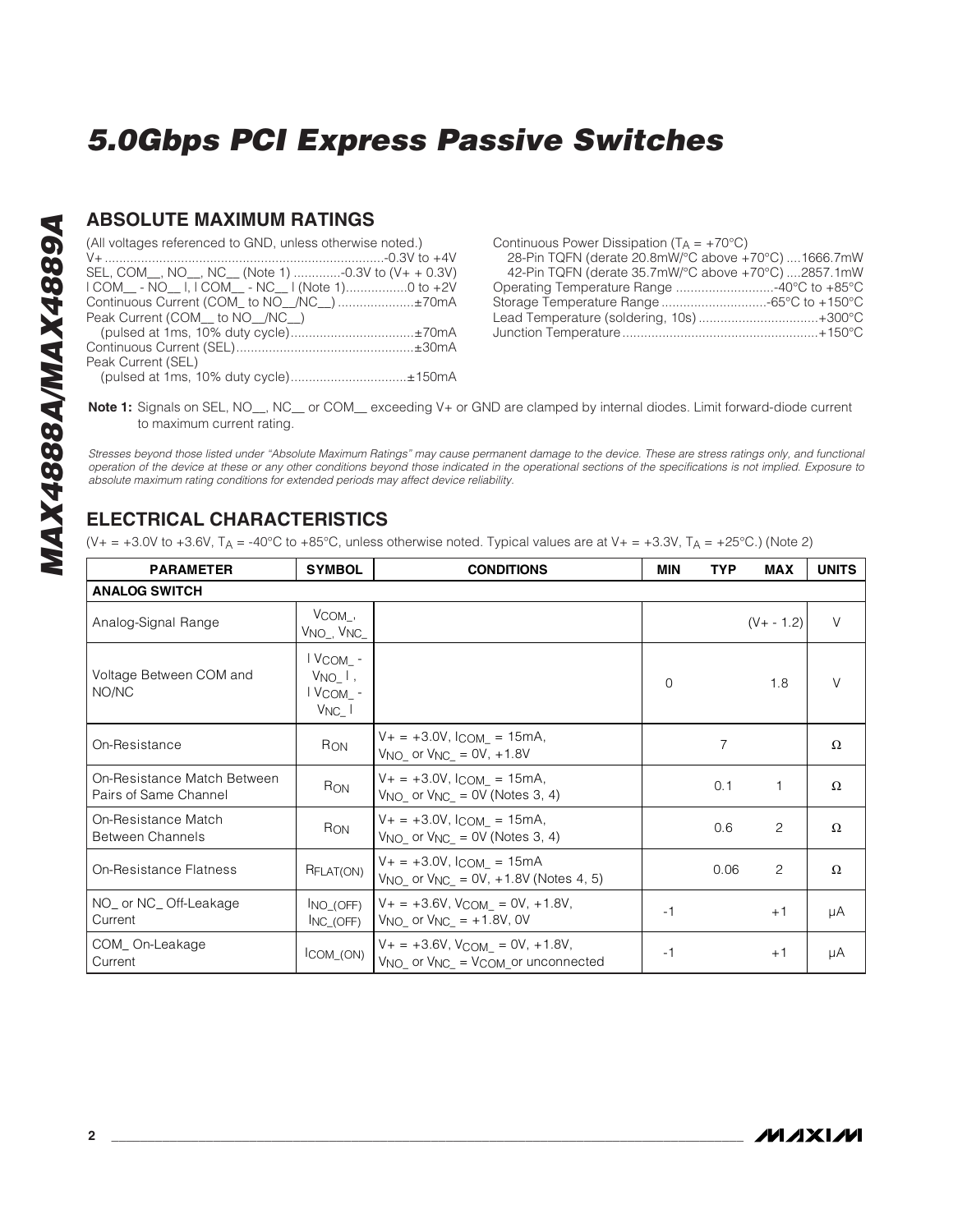#### **ELECTRICAL CHARACTERISTICS (continued)**

 $(V_+ = +3.0V$  to  $+3.6V$ ,  $T_A = -40^{\circ}$ C to  $+85^{\circ}$ C, unless otherwise noted. Typical values are at  $V_+ = +3.3V$ ,  $T_A = +25^{\circ}$ C.) (Note 2)

| <b>PARAMETER</b>                 | <b>SYMBOL</b>          | <b>CONDITIONS</b>                                                                          |                                                                           | <b>MIN</b> | <b>TYP</b>     | <b>MAX</b> | <b>UNITS</b> |
|----------------------------------|------------------------|--------------------------------------------------------------------------------------------|---------------------------------------------------------------------------|------------|----------------|------------|--------------|
| <b>DYNAMIC</b>                   |                        |                                                                                            |                                                                           |            |                |            |              |
| Turn-On Time                     | ton                    | $V_{NO_-}$ or $V_{NC_-}$ = +1.0V, R <sub>L</sub> = 50 $\Omega$ , Figure 1                  |                                                                           |            | 90             | 250        | ns           |
| Turn-Off Time                    | toFF                   |                                                                                            | $V_{NO_-}$ or $V_{NC_-}$ = +1.0V, R <sub>L</sub> = 50 $\Omega$ , Figure 1 |            | 10             | 50         | ns           |
| Propagation Delay                | t <sub>PD</sub>        | $R_S = R_L = 50\Omega$ , unbalanced, Figure 2                                              |                                                                           |            | 50             |            | ps           |
| Output Skew Between Pairs        | t <sub>SK1</sub>       | any two pairs, Figure 2                                                                    | $R_S = R_L = 50\Omega$ , unbalanced; skew between                         |            | 50             |            | ps           |
| Output Skew Between Same<br>Pair | tsk2                   | two lines on same pair, Figure 2                                                           | $R_S = R_L = 50\Omega$ , unbalanced; skew between                         |            | 10             |            | ps           |
| On-Loss                          |                        | $R_S = R_L = 50\Omega$ ,                                                                   | 1MHz < f < 100MHz                                                         |            | $-0.5$         |            | dB           |
|                                  | GLOS                   | unbalanced,<br>Figure 3                                                                    | 500MHz < f < 1.25GHz                                                      |            | $-1.4$         |            |              |
| Crosstalk                        | VCT1                   | Crosstalk between<br>any two pairs,<br>$R_S = R_L = 50\Omega$ ,<br>unbalanced,<br>Figure 3 | $f = 50MHz$                                                               |            | $-53$          |            | dB           |
|                                  |                        |                                                                                            | $f = 1.25$ GHz                                                            |            | $-32$          |            |              |
| Signaling Data Rate              | <b>BR</b>              | $R_S = R_L = 50\Omega$                                                                     |                                                                           |            | 5.0            |            | Gbps         |
| Off-Isolation                    | <b>V<sub>ISO</sub></b> | Signal = 0dBm,<br>$f = 10$ MHz<br>$R_S = R_L = 50\Omega,$<br>Figure 3                      |                                                                           |            | $-56$          |            |              |
|                                  |                        |                                                                                            | $f = 1.25GHz$                                                             |            | $-26$          |            | dB           |
| NO_/NC_Off-Capacitance           | CNO_/NC_(OFF)          | Figure 4                                                                                   |                                                                           |            | 1              |            | pF           |
| COM_On-Capacitance               | $CCOM_ (ON)$           | Figure 4                                                                                   |                                                                           |            | $\overline{c}$ |            | pF           |
| <b>LOGIC INPUT</b>               |                        |                                                                                            |                                                                           |            |                |            |              |
| Input-Logic Low                  | $V_{IL}$               |                                                                                            |                                                                           |            |                | 0.5        | V            |
| Input-Logic High                 | V <sub>IH</sub>        |                                                                                            |                                                                           | 1.4        |                |            | $\vee$       |
| Input-Logic Hysteresis           | <b>VHYST</b>           |                                                                                            |                                                                           |            | 100            |            | mV           |
| Input Leakage Current            | <b>I<sub>IN</sub></b>  | $V_{SEL} = 0V$ or $V +$                                                                    |                                                                           | $-1$       |                | $+1$       | μA           |
| <b>POWER SUPPLY</b>              |                        |                                                                                            |                                                                           |            |                |            |              |
| Power-Supply Range               | $V +$                  |                                                                                            |                                                                           | 1.65       |                | 3.60       | V            |
| V+ Supply Current                | $ +$                   | $V_{\text{SEI}} = 0V$ or $V_{\text{+}}$                                                    | MAX4888A                                                                  |            |                | 60         | μA           |
|                                  |                        | MAX4889A                                                                                   |                                                                           |            |                | 120        |              |
| Input Leakage Current            | <b>I<sub>IN</sub></b>  | $V_{SEL} = 0V$ or $V +$                                                                    |                                                                           | $-1$       |                | $+1$       | μA           |
| <b>ESD PROTECTION</b>            |                        |                                                                                            |                                                                           |            |                |            |              |
| COM_+, COM_-                     |                        | Human Body Model                                                                           |                                                                           |            | $\pm 6$        |            | kV           |

**Note 2:** All units are 100% production tested at T<sub>A</sub> = +85°C. Limits over the operating temperature range are guaranteed by design and characterization and are not production tested.

**Note 3:**  $\Delta$ R<sub>ON</sub> = R<sub>ON(MAX)</sub> - R<sub>ON(MIN)</sub>.

**Note 4:** Guaranteed by design. Not production tested.

**Note 5:** Flatness is defined as the difference between the maximum and minimum value of on-resistance as measured over the specified analog signal range.

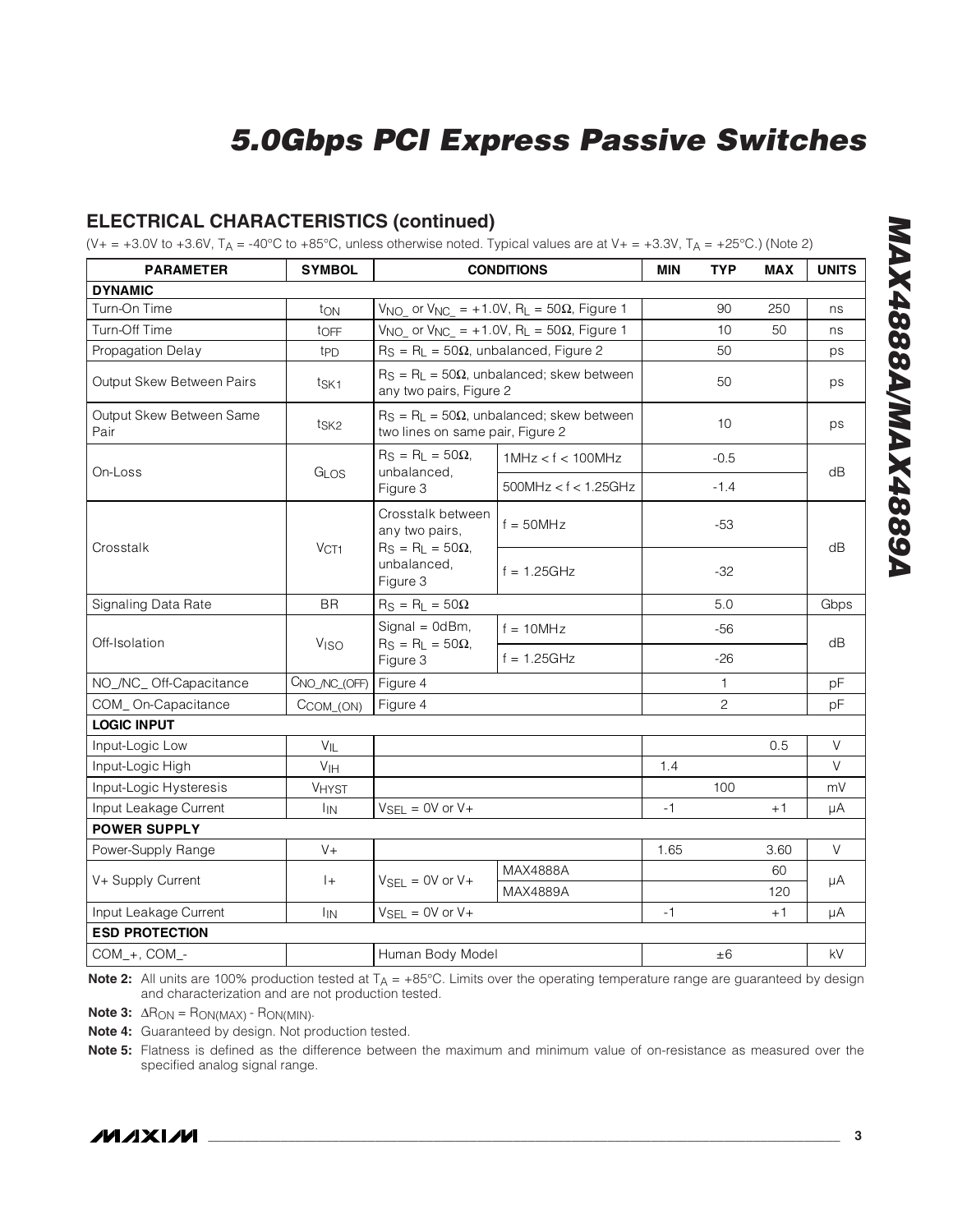

SUPPLY VOLTAGE (V)

1.6 1.8 2.0 2.2 2.4 2.6 2.8 3.0 3.2 3.4 3.6

NC\_ tOFF

NO\_ tOFF

**MAXM** 

**MAX4888A/MAX4889A**

MAX4888A/MAX4889A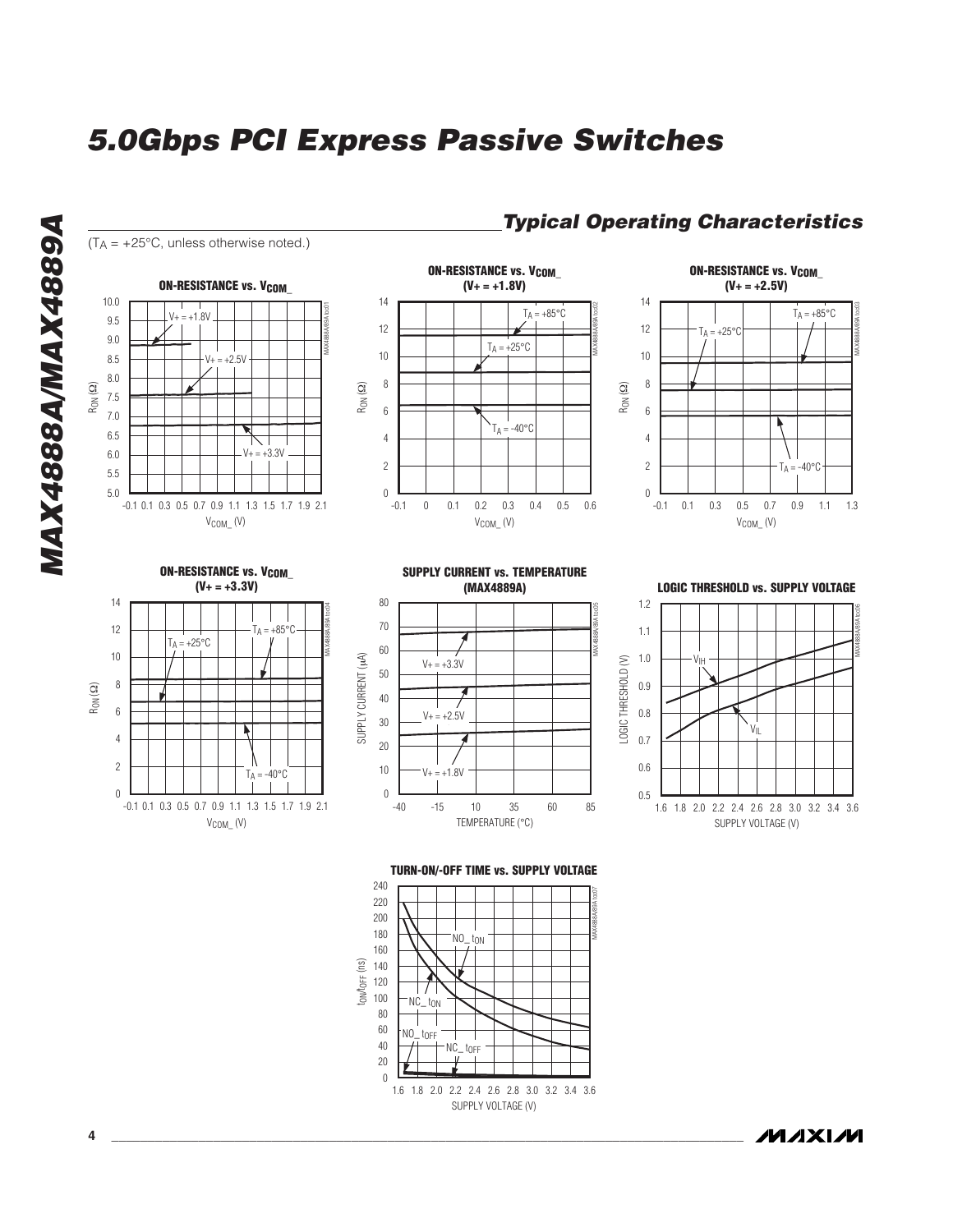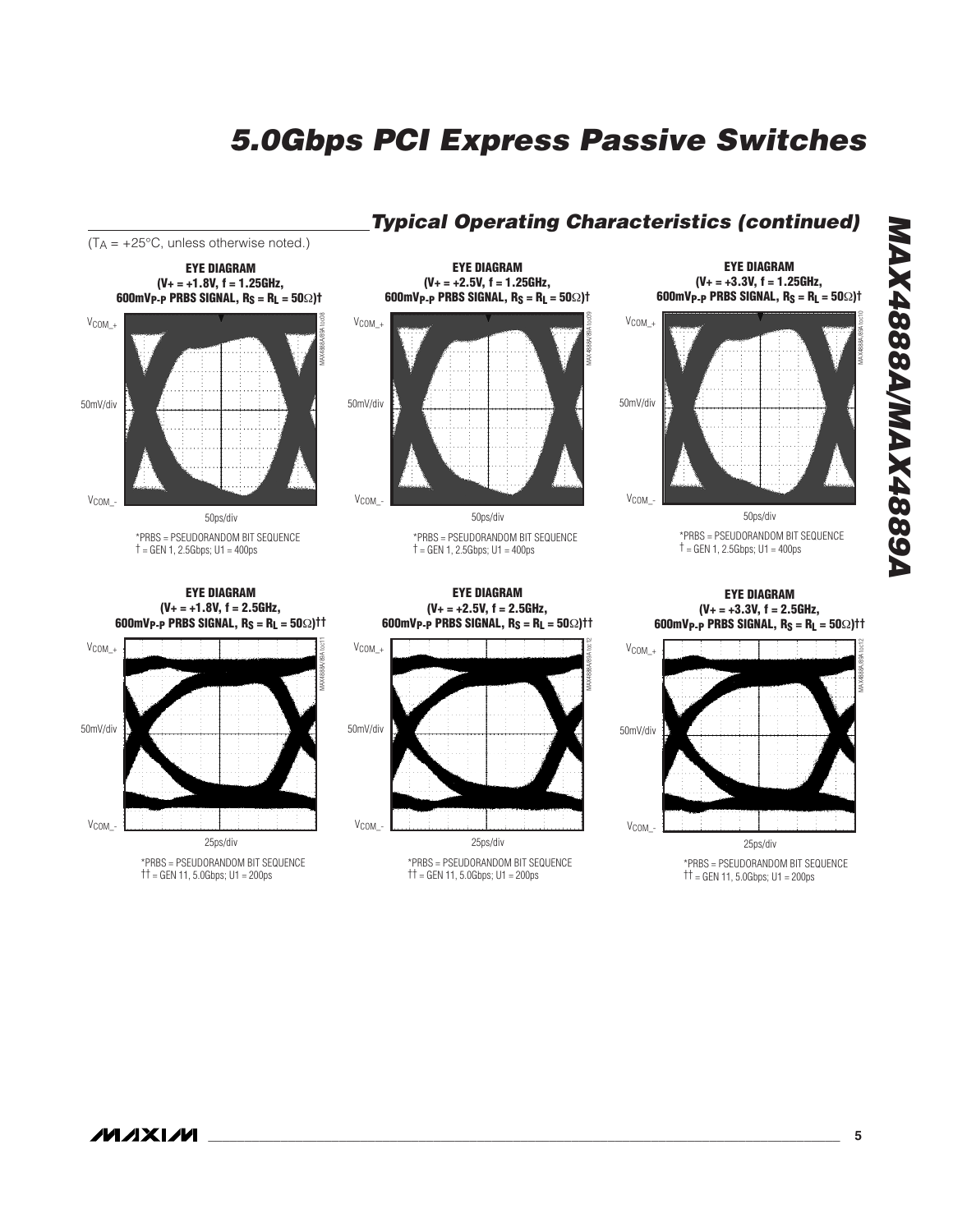### **Pin Description**

| <b>PIN</b>                   |                                     | <b>NAME</b>       |                                                                                                                                                                                                                |  |  |
|------------------------------|-------------------------------------|-------------------|----------------------------------------------------------------------------------------------------------------------------------------------------------------------------------------------------------------|--|--|
| <b>MAX4888A</b>              | <b>MAX4889A</b>                     |                   | <b>FUNCTION</b>                                                                                                                                                                                                |  |  |
| 1, 10, 12, 14,<br>20, 25, 27 | 1, 4, 10, 14, 17,<br>19, 21, 39, 41 | <b>GND</b>        | Ground                                                                                                                                                                                                         |  |  |
| $\mathbf{2}$                 | 9                                   | <b>SEL</b>        | Digital Control Input                                                                                                                                                                                          |  |  |
| 3, 9                         |                                     | N.C.              | No Connection. Not internally connected.                                                                                                                                                                       |  |  |
| 4                            | $\mathbf{2}$                        | $COM1+$           | Analog Switch 1. Common Positive Terminal.                                                                                                                                                                     |  |  |
| 5                            | 3                                   | COM1-             | Analog Switch 1. Common Negative Terminal.                                                                                                                                                                     |  |  |
| 6                            | 6                                   | $COM2+$           | Analog Switch 2. Common Positive Terminal.                                                                                                                                                                     |  |  |
| $\overline{7}$               | $\overline{7}$                      | COM2-             | Analog Switch 2. Common Negative Terminal.                                                                                                                                                                     |  |  |
| 8, 11, 13, 19,<br>26, 28     | 5, 8, 13, 18,<br>20, 30,<br>40, 42  | $V +$             | Positive-Supply Voltage Input. Connect V + to a +3.0V to +3.6V supply voltage.<br>Bypass $V+$ to GND with a 0.1 $\mu$ F capacitor placed as close to the device as<br>possible (See the Board Layout section). |  |  |
| 15                           | 31                                  | <b>NO2-</b>       | Analog Switch 2. Normally Open Negative Terminal.                                                                                                                                                              |  |  |
| 16                           | 32                                  | $NO2+$            | Analog Switch 2. Normally Open Positive Terminal.                                                                                                                                                              |  |  |
| 17                           | 33                                  | <b>NO1-</b>       | Analog Switch 1. Normally Open Negative Terminal.                                                                                                                                                              |  |  |
| 18                           | 34                                  | $NO1+$            | Analog Switch 1. Normally Open Positive Terminal.                                                                                                                                                              |  |  |
| 21                           | 35                                  | NC <sub>2</sub> - | Analog Switch 2. Normally Closed Negative Terminal.                                                                                                                                                            |  |  |
| 22                           | 36                                  | $NC2+$            | Analog Switch 2. Normally Closed Positive Terminal.                                                                                                                                                            |  |  |
| 23                           | 37                                  | NC <sub>1</sub> - | Analog Switch 1. Normally Closed Negative Terminal.                                                                                                                                                            |  |  |
| 24                           | 38                                  | $NC1+$            | Analog Switch 1. Normally Closed Positive Terminal.                                                                                                                                                            |  |  |
|                              | 11                                  | $COM3+$           | Analog Switch 3. Common Positive Terminal.                                                                                                                                                                     |  |  |
|                              | 12                                  | COM3-             | Analog Switch 3. Common Negative Terminal.                                                                                                                                                                     |  |  |
|                              | 15                                  | $COM4+$           | Analog Switch 4. Common Positive Terminal.                                                                                                                                                                     |  |  |
|                              | 16                                  | COM4-             | Analog Switch 4. Common Negative Terminal.                                                                                                                                                                     |  |  |
|                              | 22                                  | NO <sub>4</sub> - | Analog Switch 4. Normally Open Negative Terminal.                                                                                                                                                              |  |  |
| $\overline{\phantom{0}}$     | 23                                  | $NO4+$            | Analog Switch 4. Normally Open Positive Terminal.                                                                                                                                                              |  |  |
| $\overline{\phantom{0}}$     | 24                                  | $NO3-$            | Analog Switch 3. Normally Open Negative Terminal.                                                                                                                                                              |  |  |
| $\overline{\phantom{0}}$     | 25                                  | $NO3+$            | Analog Switch 3. Normally Open Positive Terminal.                                                                                                                                                              |  |  |
|                              | 26                                  | NC4-              | Analog Switch 4. Normally Closed Negative Terminal.                                                                                                                                                            |  |  |
|                              | 27                                  | $NC4+$            | Analog Switch 4. Normally Closed Positive Terminal.                                                                                                                                                            |  |  |
|                              | 28                                  | $NC3-$            | Analog Switch 3. Normally Closed Negative Terminal.                                                                                                                                                            |  |  |
| $\overline{\phantom{0}}$     | 29                                  | $NC3+$            | Analog Switch 3. Normally Closed Positive Terminal.                                                                                                                                                            |  |  |
|                              | $\overline{\phantom{0}}$            | EP                | Exposed Paddle. Connect EP to GND.                                                                                                                                                                             |  |  |

**MAXIM**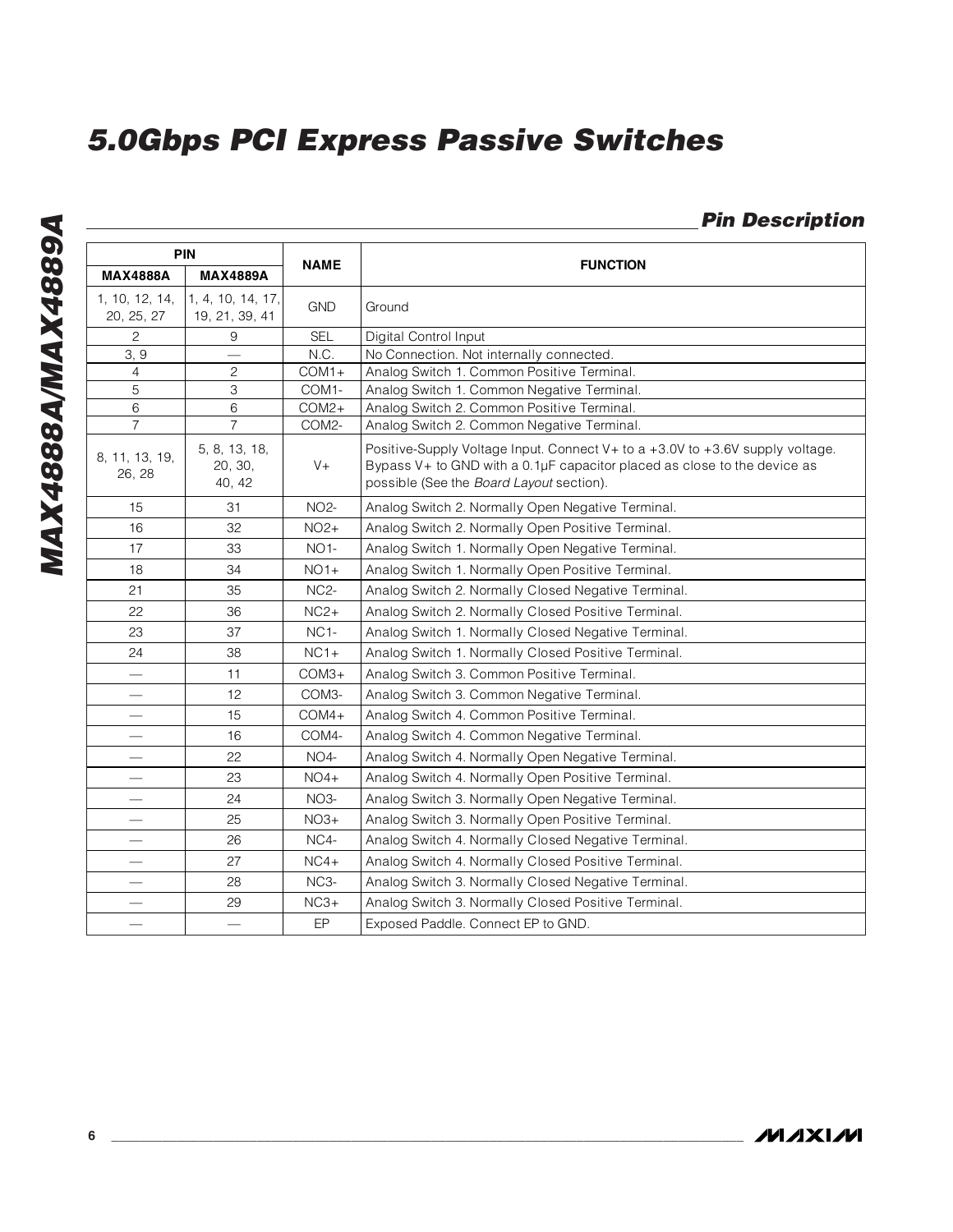

### **Test Circuits/Timing Diagrams**

Figure 1. Switching Time

**ASS84XAMASS84XAM MAX4888A/MAX4889A**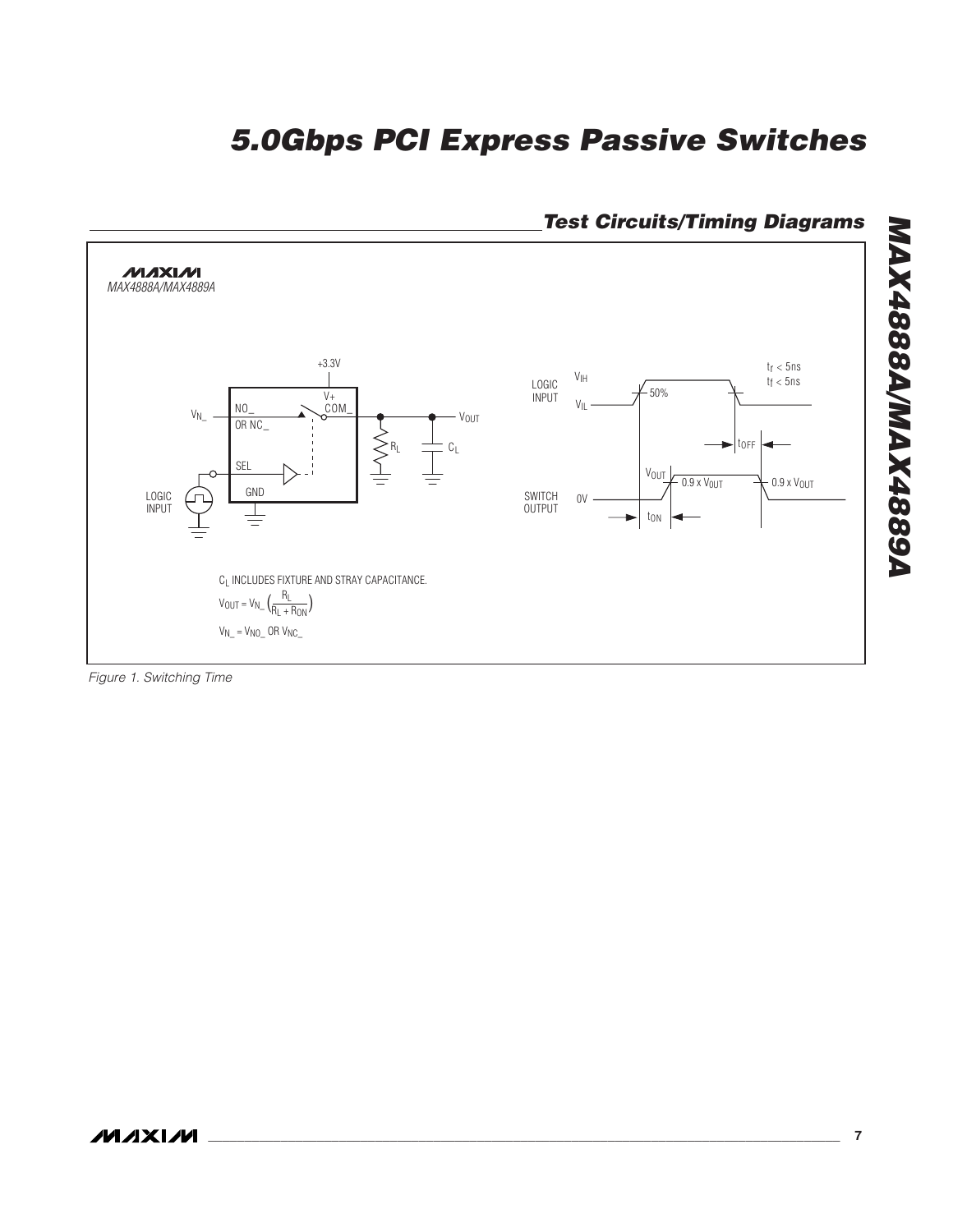

### **Test Circuits/Timing Diagrams (continued)**

Figure 2. Propagation Delay and Output Skew

**MAX4888A/MAX4889A**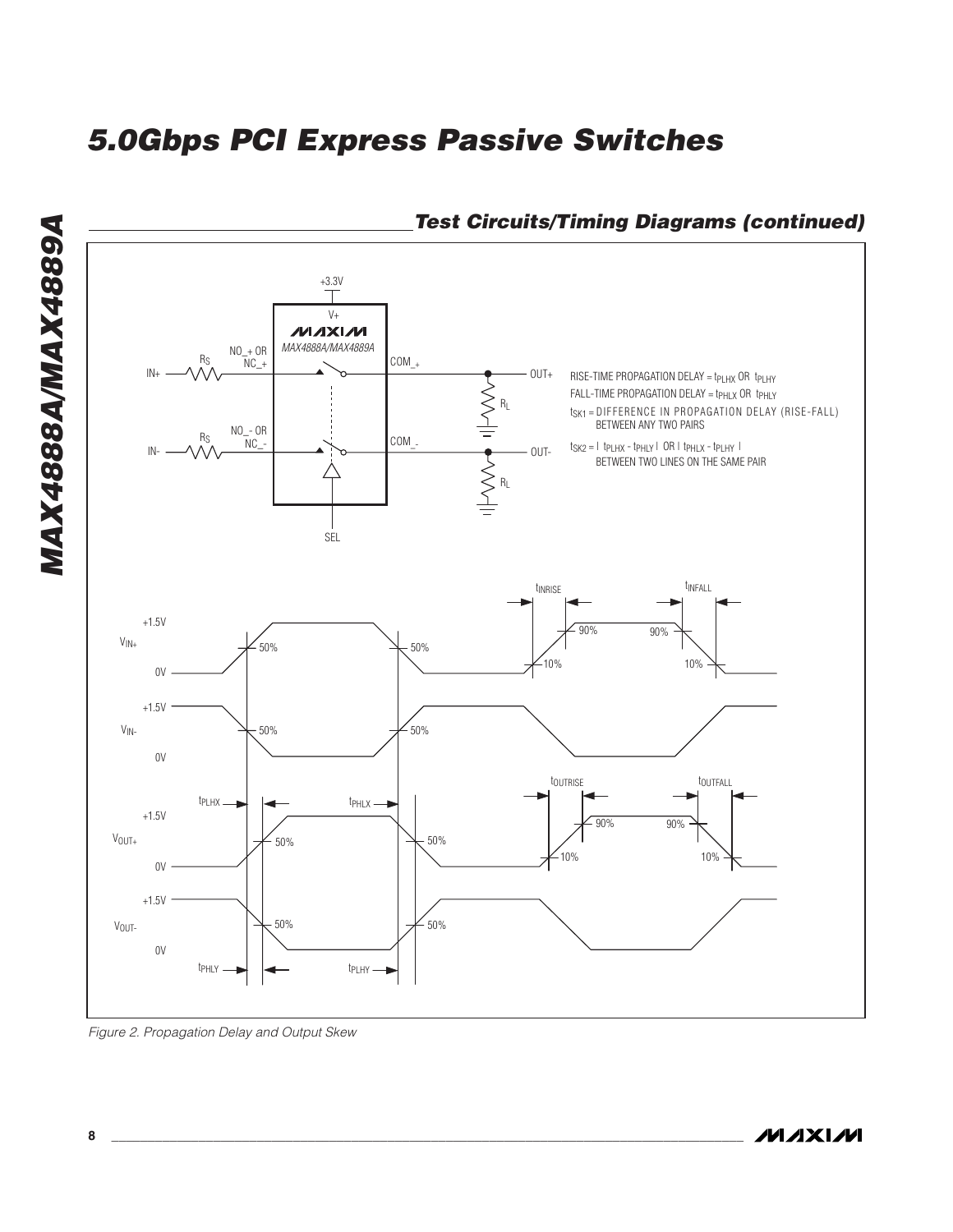

### **Test Circuits/Timing Diagrams (continued)**

Figure 3. On-Loss, Off-Isolation, and Crosstalk



Figure 4. Channel Off-/On-Capacitance

### **Detailed Description**

The MAX4888A/MAX4889A high-speed passive switches route PCIe data between two possible destinations. The MAX4888A/MAX4889A are ideal for routing PCIe signals to change the system configuration. For example, in a graphics application, the MAX4888A/MAX4889A create two sets of eight lanes from a single 16-lane bus. The MAX4888A/MAX4889A feature a single digital control input (SEL) to switch signal paths.

The MAX4888A/MAX4889A are fully specified to operate from a single +3.0V to +3.6V power supply††.

#### **Digital Control Input (SEL)**

The MAX4888A/MAX4889A provide a single digital control input (SEL) to select the signal path between the COM\_\_ and NO\_\_/NC\_\_ channels. The truth tables for the MAX4888A/MAX4889A are depicted in the Functional Diagrams/Truth Table section. Drive SEL railto-rail to minimize power consumption.

#### **Analog Signal Levels**

The MAX4888A/MAX4889A accept standard PCIe signals to a maximum of V+ - 1.2V. Signals on the COM\_+ channels are routed to either the NO  $+$  or NC  $+$  channels, and signals on the COM\_- channels are routed to either the NO\_- or NC\_- channels. The MAX4888A/ MAX4889A are bidirectional switches, allowing COM\_\_, NO\_\_, and NC\_\_ to be used as either inputs or outputs.

††Contact factory if operating at +2.5V or +1.8V.

**MAXM**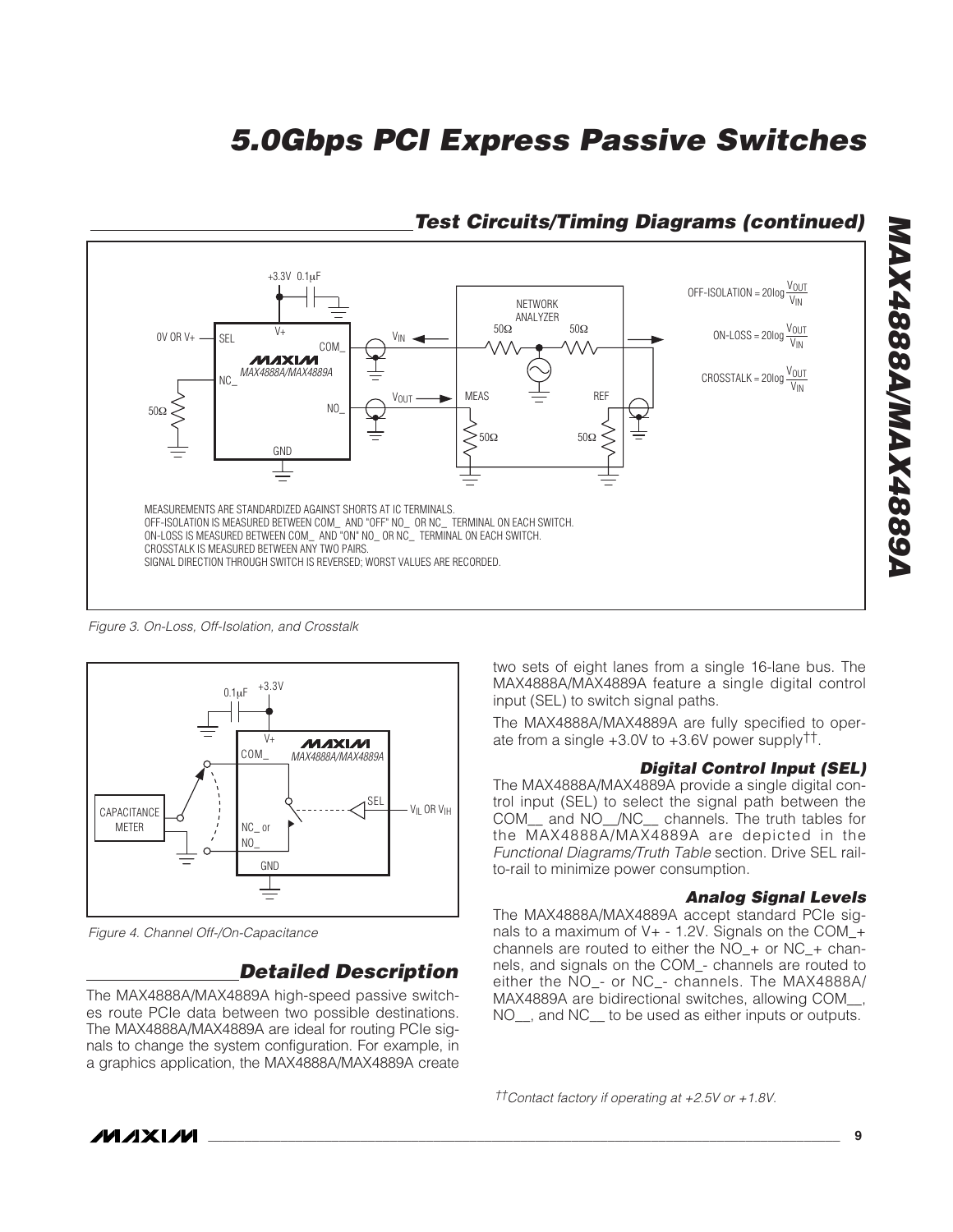

### **Functional Diagrams/Truth Table**

**MAXIM**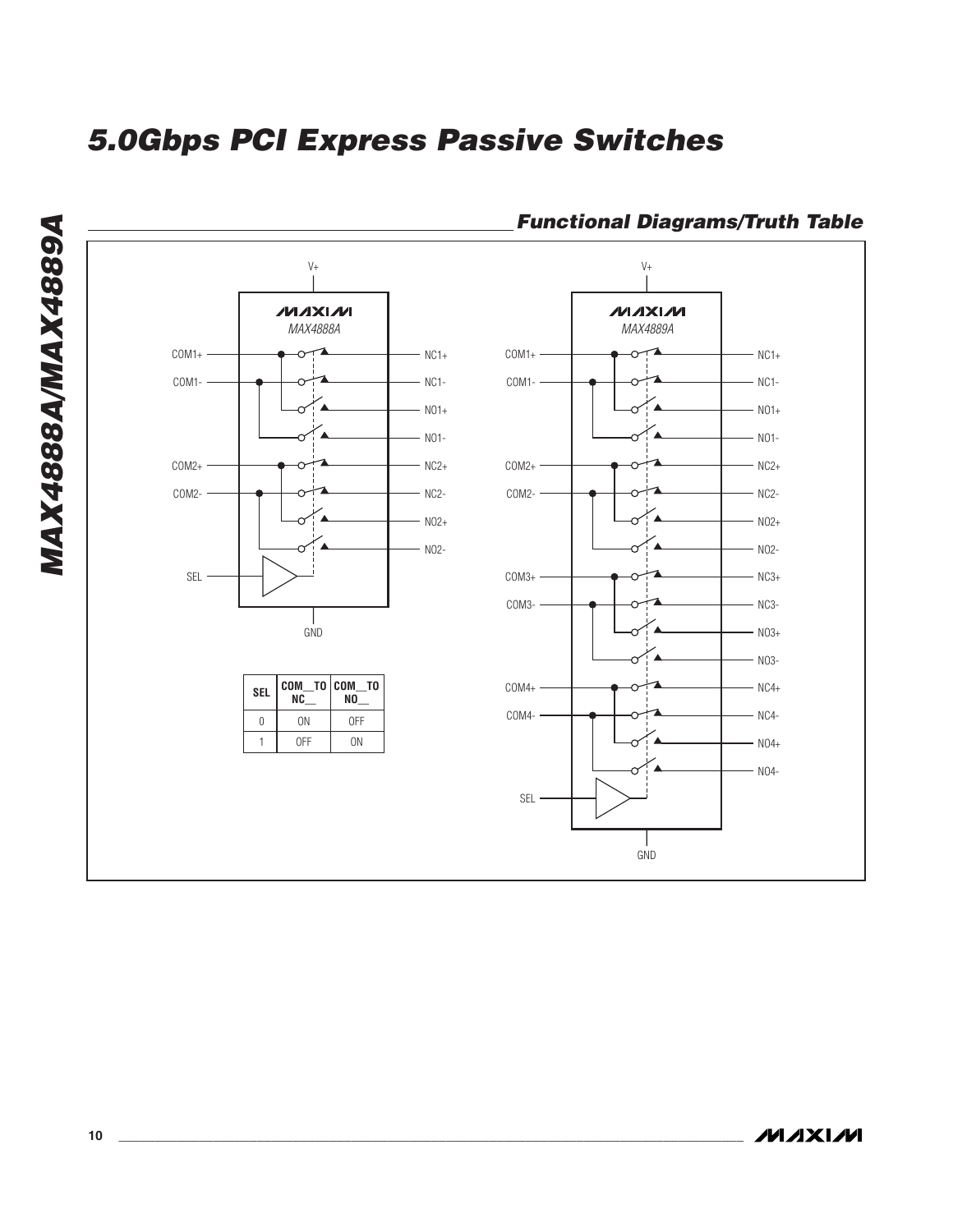#### **Applications Information**

#### **PCIe Switching**

The MAX4888A/MAX4889A primary applications are aimed at reallocating PCIe lanes (see Figure 5). For example, in graphics applications, several manufacturers have found that it is possible to improve performance by a factor of nearly two by splitting a single 16-lane PCIe bus into two 8-lane buses. Two of the more prominent examples are SLI™ (Scaled Link Interface) and CrossFire™. The MAX4889A permits a computer motherboard to operate properly with a single 16-lane graphics card, and can later be updated to dual cards. The same motherboard can be used with dual cards where the user sets a jumper or a bit through software to switch between single- or dual-card operation. Common mode below 1V operation requirement.

#### **Board Layout**

High-speed switches require proper layout and design procedures for optimum performance. Keep designcontrolled impedance PCB traces as short as possible or follow impedance layouts per the PCIe specification. Ensure that power-supply bypass capacitors are placed as close to the device as possible. Multiple bypass capacitors are recommended. Connect all grounds and the exposed pad to large ground planes. Common mode below 1V operation requirement.



Figure 5. The MAX4888A/MAX4889A Used as a Single-Lane Switch

CrossFire is a trademark of ATI Technologies, Inc. SLI is a trademark of NVIDIA Corporation.

**ESD Protection**

As with all Maxim devices, ESD-protection structures are incorporated on all pins to protect against electrostatic discharges encountered during handling and assembly. The COM\_+ and COM\_- lines have extra protection against static electricity. Maxim's engineers have developed state-of-the-art structures to protect these pins against ESD of ±6kV without damage. The ESD structures withstand ±6kV of ESD in all states: normal operation, state output mode, and powered down.

#### **Human Body Model**

The MAX4889A COM\_+ and COM\_- pins are characterized for ±6kV ESD protection using the Human Body Model (MIL-STD-883, Method 3015). Figure 6 shows the Human Body Model and Figure 7 shows the current waveform it generates when discharged into low impedance. This model consists of a 100pF capacitor charged to the ESD voltage of interest, which is then discharged into the device through a resistor.



Figure 6. Human Body ESD Test Model



Figure 7. Human Body Model Current Waveform

### **Chip Information**

#### PROCESS: CMOS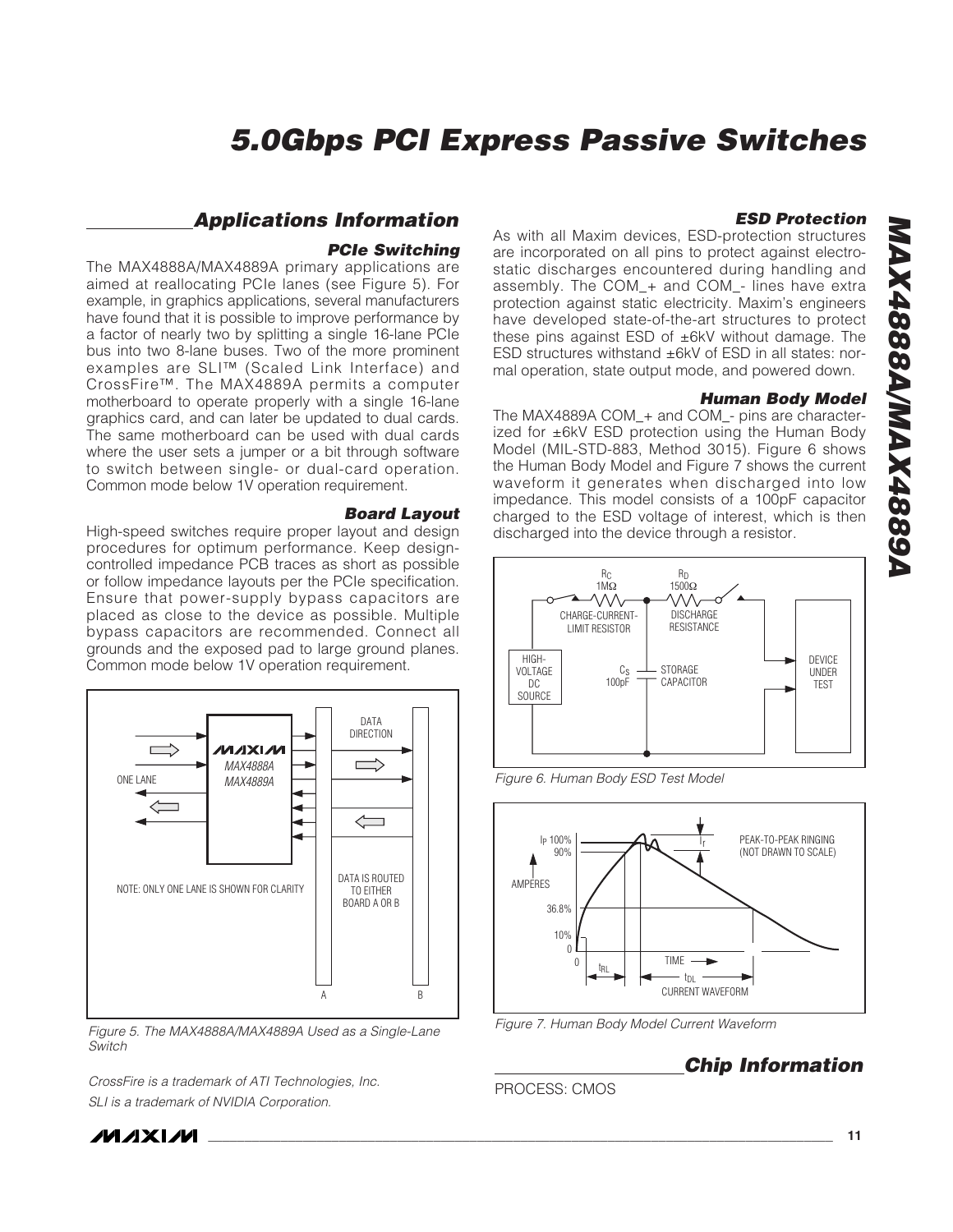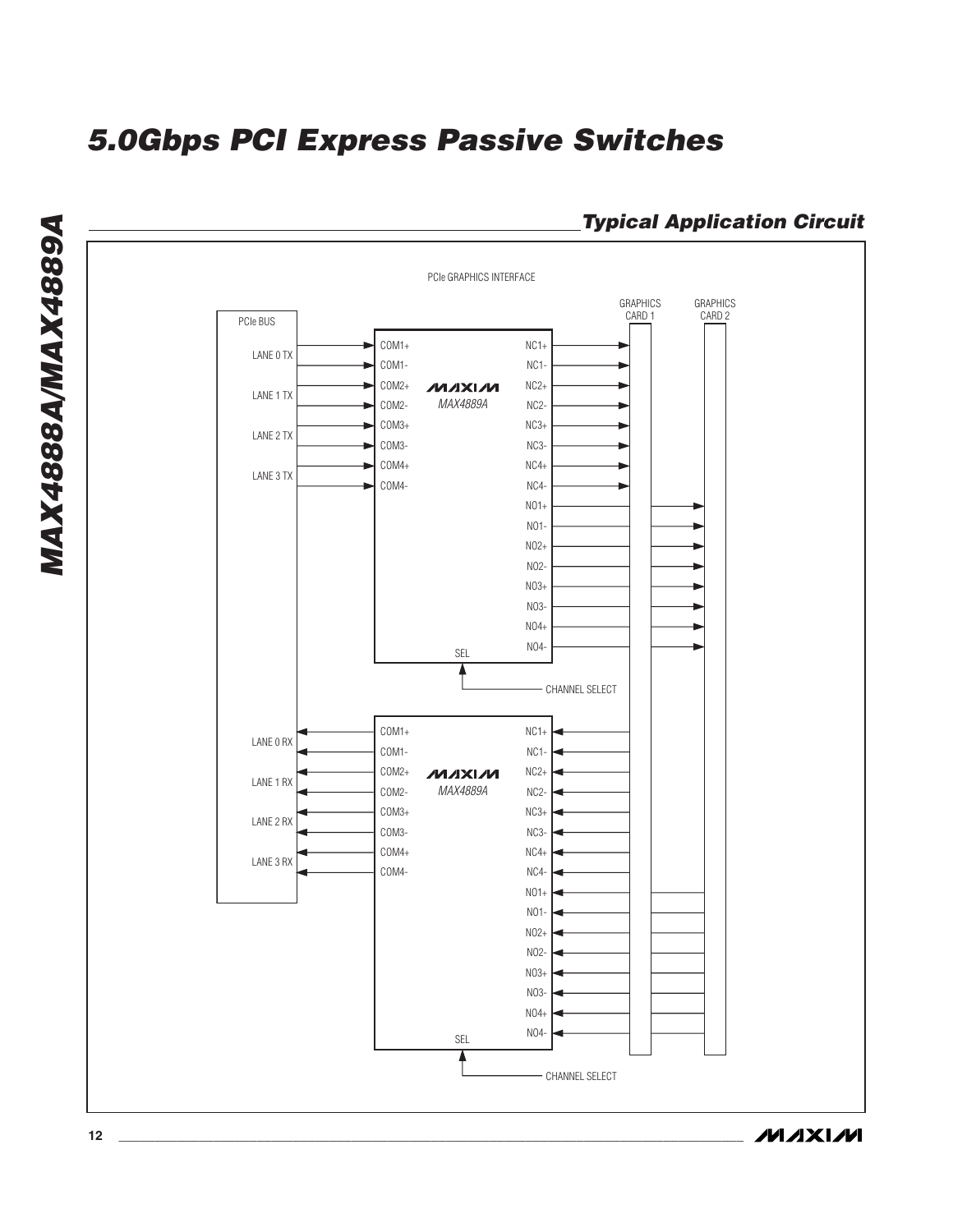### **Package Information**

For the latest package outline information and land patterns, go to **www.maxim-ic.com/packages**.

| <b>PACKAGE TYPE</b> | <b>PACKAGE CODE</b> | DOCUMENT NO. |
|---------------------|---------------------|--------------|
| 28 TOFN-EP          | T283555-1           | 21-0184      |
| 42 TOFN-EP          | T423590M-1          | 21-0181      |